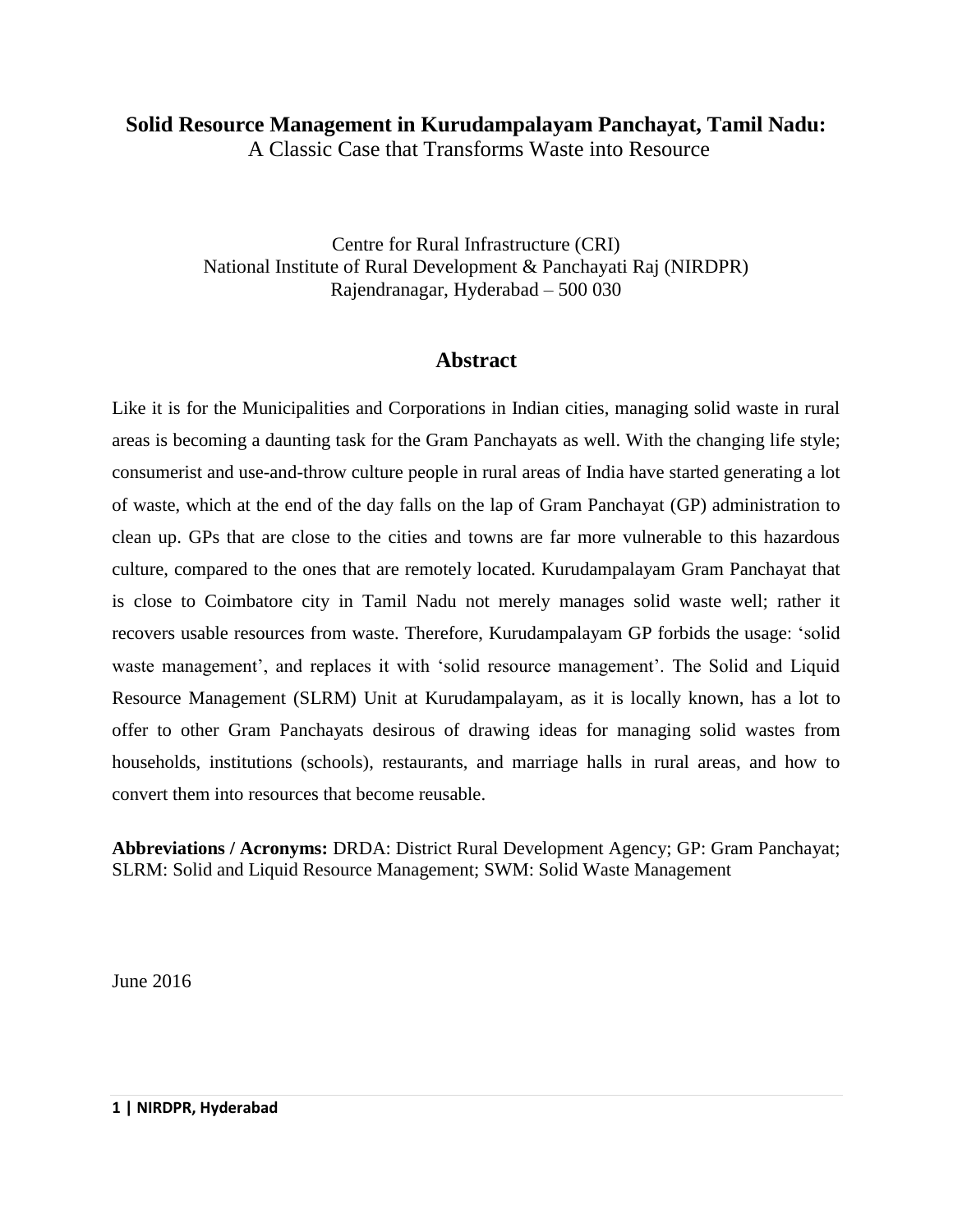# **Solid Resource Management in Kurudampalayam Panchayat, Tamil Nadu:** A Classic Case that Transforms Waste into Resource

#### **Introduction**

Managing the domestic refuse (solid waste) generated by households in the Gram Panchayats that are located especially in the vicinity of towns and cities is increasingly becoming a matter of serious concern in India. A comparative glance of the type and amount of waste generated in Indian villages that are remotely located and villages that are close to cities and towns make us infer: that in the villages that are remote the type of waste generated is mostly biodegradable, and the amount of waste generated is manageable because of the biodegradable nature of waste generated; whereas from the villages that are close to cities and towns, people frequent to towns and cities and adopt a consumerist lifestyle, which results in generation of more wastes – and mostly waste of non-biodegradable nature including plastics, and carry bags. When it comes to solid waste management, villages that are close to cities and towns require being paid attention on a priority basis.

#### **Profile of the Study Village**

Kurudampalayam Gram Panchayat is located very close to Coimbatore city in Tamil Nadu. It has 14 wards, with a population of 33,000 that make into 11,360 households. There are marriage halls, restaurants, shops, schools and so on. The amount of daily waste generated is not less than 1000 kgs per day. The practice that existed before the introduction of solid resource management system in Kurudampalayam was 'discarding domestic refuse in street corners, and in the open drains'.

The problem of wastes was raised for discussion at Kurudampalayam Gram Sabha meetings, often enough. But going by the enormity of the problem, and pushed by other developmental priorities the matter was never taken to the level of initiating a practical action. In 2012, the DRDA Coimbatore came forward to support Kurudampalayam,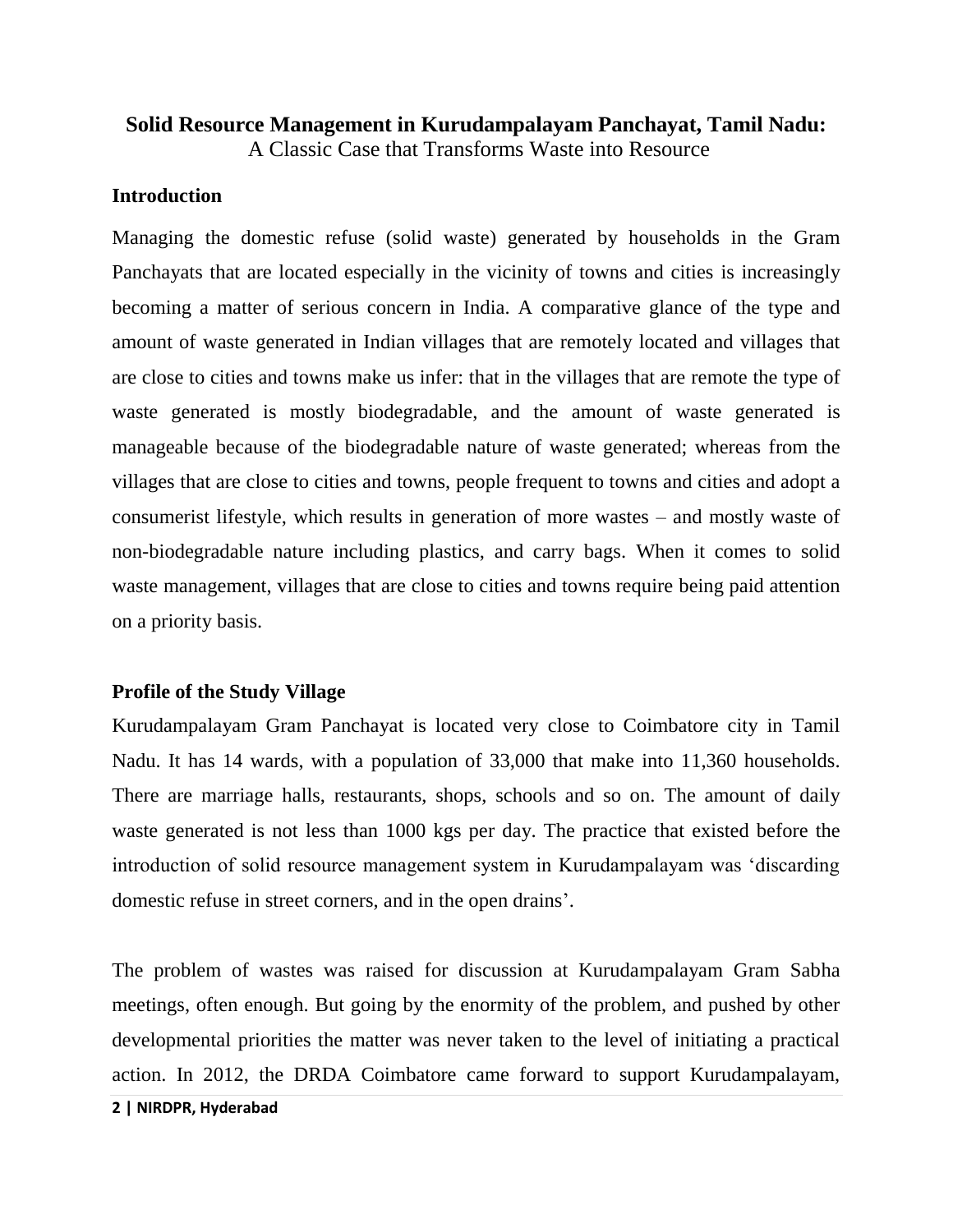when, they found it an opportune moment to initiate practical actions about managing solid waste in this Gram Panchayat. The GP took the help of technical experts at the Indian Green Services (IGS), Coimbatore and started it in a small way in a few wards in October 2013. All the elected ward members heard the idea with indifference. Not many found the idea of collecting and handling garbage attractive. The Panchayat President (*Sarpanch*), and one ward member got down seriously into it. After nearly three years now, Kurudampalayam Gram Panchayat SLRM is a model that receives visitors / development tourists almost daily.

There are 26 workers involved in solid resource management in Kurudampalayam – most of them are women. They have been formed into SHGs. Establishment of this Solid Waste Management (SWM) unit has taken more than five million Indian rupees as capital cost, which does not include the cost of the land. Funds have been raised from both government and private sources (CSR). Currently, the monthly operational expenses come to Rs.2.0 to 2.5 lakhs. Since the unit is involved in every minutia of solid waste management, there is also a one-year academic programme in SWM run by IGS, Coimbatore in the premises of Kurudampalayam SWM Unit. Out of the 14 wards in Kurudampalayam, as of March 2016, eight wards have been covered. The remaining 6 wards shall be taken up gradually, after the GP managed to procure some more vehicles (tri-wheelers) for waste collection.

#### **Approach to Solid Waste Management**

The basic approach to solid waste management in Kurudampalayam is that there is almost nothing that can be called 'waste'. This is based on the premise *that any waste can be converted into resource that can provide utilitarian value as a useful product*. It might require changing the form through certain amount of processing, and presentation of the same, in a manner acceptable in the market. Any waste can be converted into a socially useful product. Hence, the usage 'Solid Resource Management' in Kurudampalayam and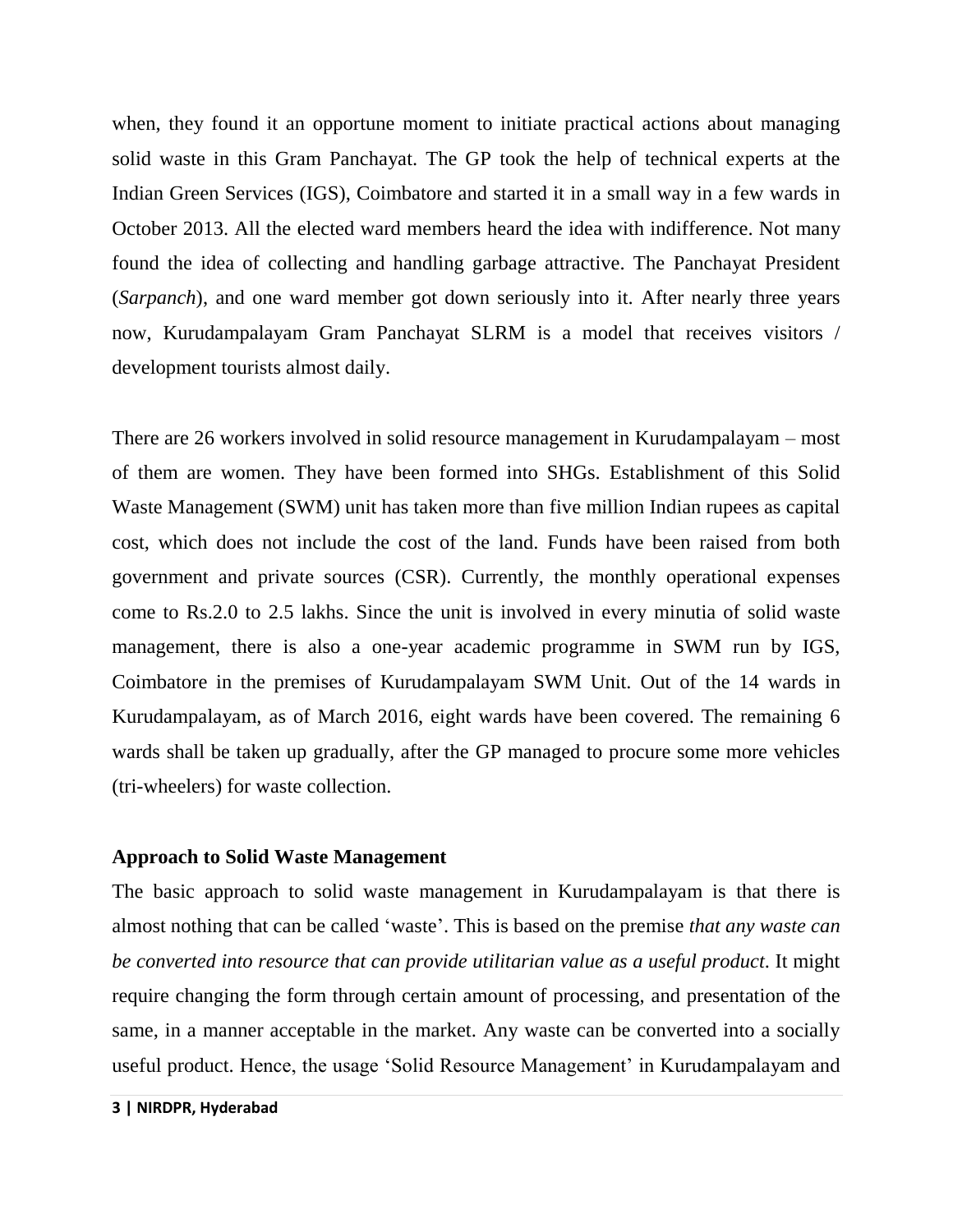not 'Solid Waste Management' as it is addressed in most other places. Precisely, it is not about solid waste management in the minimalist sense; rather it is about scientific management of solid waste in its entirety. Besides this, tertiary (third level) segregation is something unique at Kurudampalayam which is done with the idea of recovering every usable resource from the waste collected. The resource recovery chain is really long and tedious. The Unit is running since October 2013.

We shall analyze the definitional issues of *solid waste and solid resource* from environmental, economic and utilitarian standpoints later in this paper. As of now, we admit the expression, 'solid resource management' and move on to understand the approach adopted in Kurudampalayam covering the practical / operational sides of it.

### **The objectives of this study are:**

- 1) To document the solid waste management model being followed by SWM Unit at Kurudampalayam Gram Panchayat, Coimbatore, Tamil Nadu
- 2) To draw lessons from Kurudampalayam experience for replication in other GPs in the state / country
- 3) To determine to what extent the resource recovery ('solid resource management') argument takes hold in practical terms at Kurudampalayam GP.

### **The steps the scientific management entails**

**STEP – 1: Community Education and Provision of Dustbins:** At least two weeks before the commencement of the SWM Project (i.e. actual collection of waste from the door steps of households), ward-wise community education took place on types of wastes; and how community cooperation in waste-segregation at the household level can ease waste management at the GP level. The GP campaigned with the community to cooperate with the arrangement in their personal interests, and in the interest of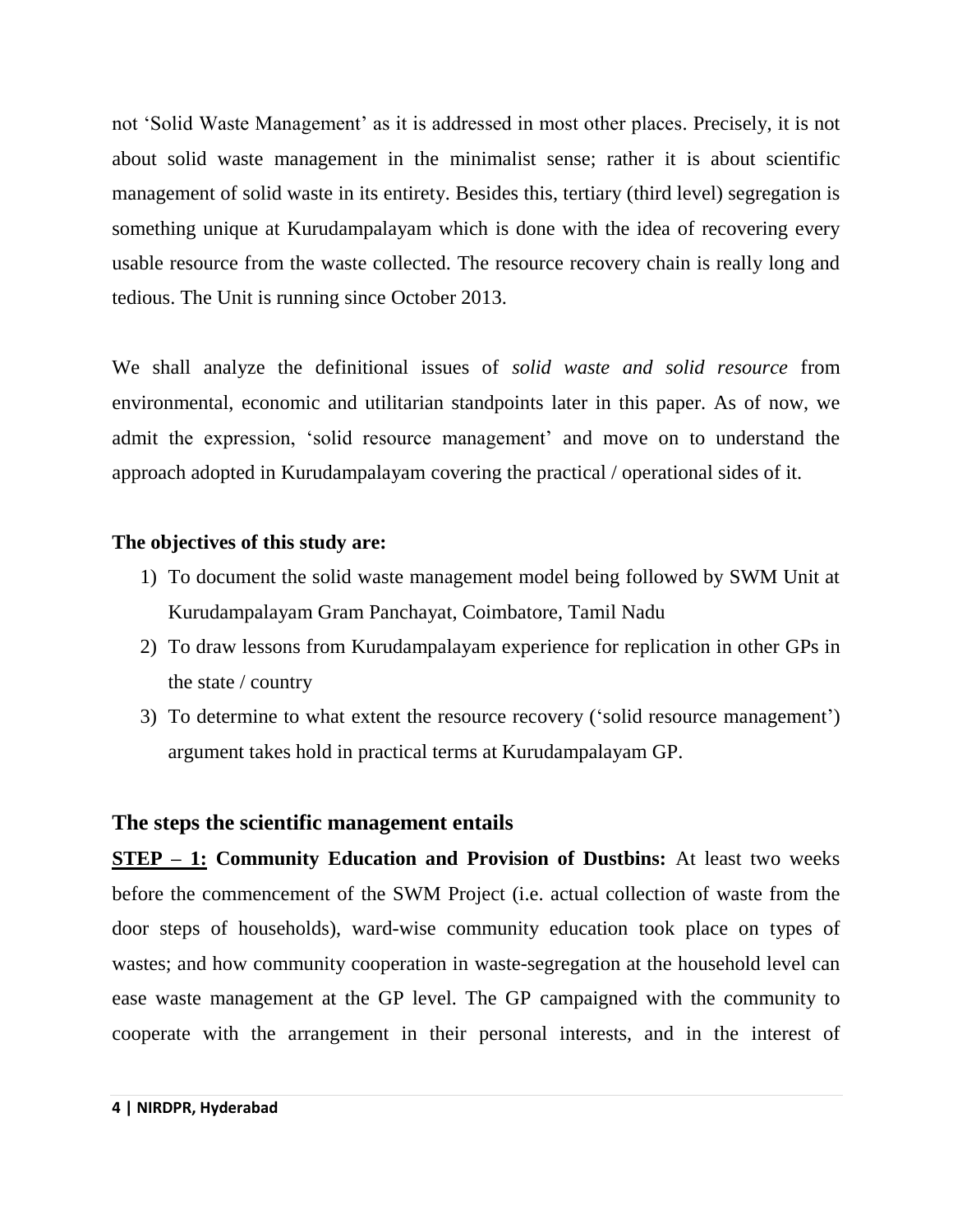community well-being. Each household was provided with two dustbins – Green for dry waste; and Red for Wet Waste.

## **Box – 1: Uniform and Gears**

The SHG women (genitors) have been provided with uniforms and gears, plus a whistle they blow to indicate to the housewives in the kitchen that the genitors are passing through their lanes, and that those who have to empty their dustbins must come out with segregated wastes.

Attached to the tri-wheelers are a first aid kit, drinking water bottle, and toolsets to take care of the preventive maintenance of the vehicle. The genitors carry their own drinking water bottles in the vehicle, so as not to feel hurt, just in case the households hesitate to offer drinking water to the genitors during the course of their work. It is possible housewives may hesitate to offer drinking water to the genitors because of the fact that they necessarily have to touch the water glass with the same hands they touched the garbage from all over. So, the Panchayat has made these arrangements for the genitors.

**STEP – 2: Collection:** Kurudampalayam engages 8 battery operated tri-wheelers (vehicles) for daily collection of waste from households and market area. The vehicles make two trips daily – one in the morning from 7.00 to 10.30 am; and again in the evening from 4.30 to 6.00 pm. The vehicle has two compartments – one for collection of 'wet wastes' and the other for 'dry wastes'. Each vehicle has a driver (mostly a woman), and a genitor who empties the dustbins into the vehicle handed by residents at their door steps. The idea of collecting two times a day is part of their planning. It feels easy to touch 'the wet waste', when it is still fresh / or when it has not started decaying. It is a well-thought out plan, they have made it a point to collect wastes within 8 to 10 hour interval. The unit attempts handling any type of waste of any quantity generated within the Panchayat.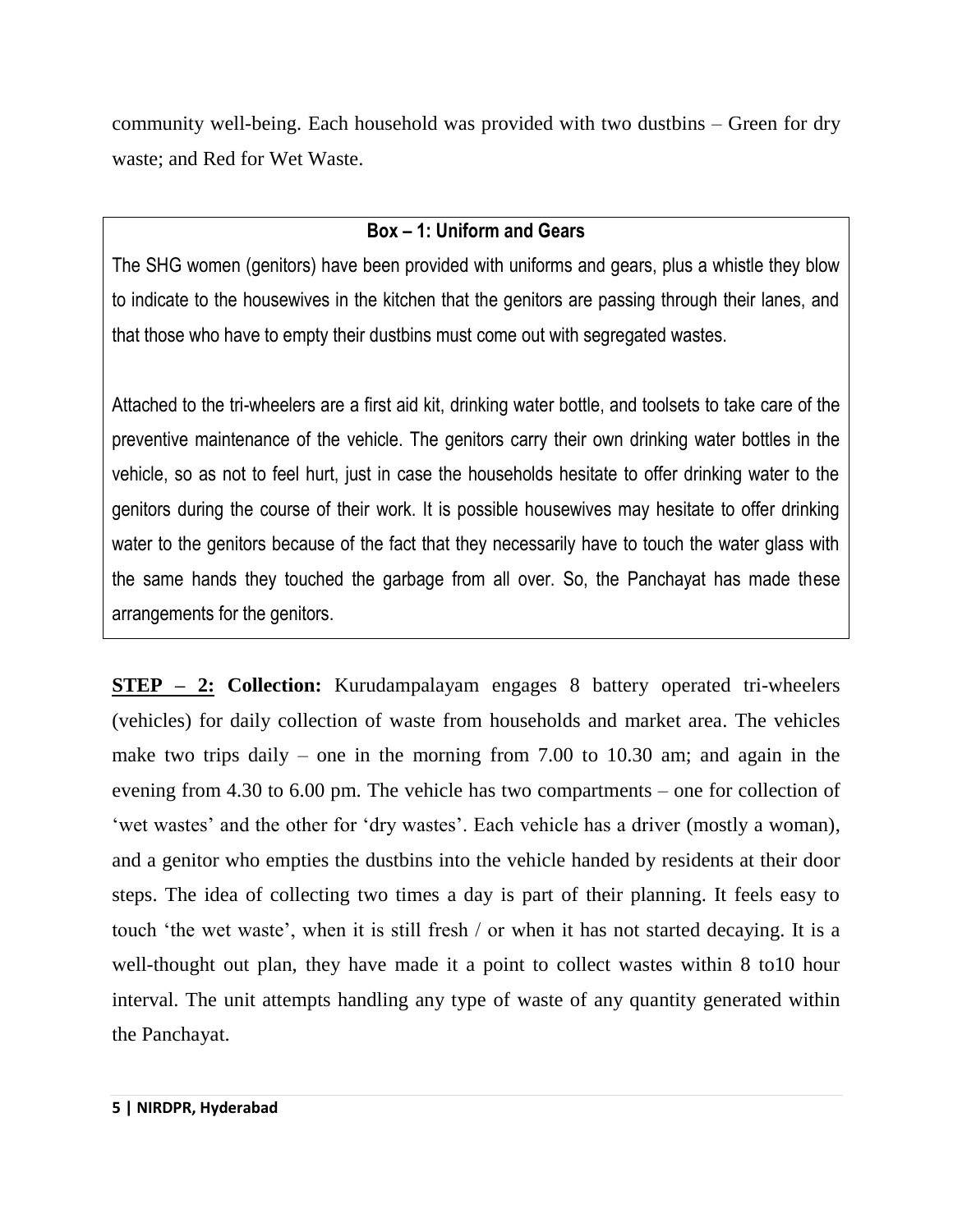## **Box – 2: Solar Operated Tri-wheelers**

There are eight tri-wheelers used in door to door collection of solid waste. All of them are run by solar operated batteries. The SWM Unit has set up *serial solar recharging points* for these vehicles. When the vehicles come back after waste collection either in the morning or in the evening, they are left plugged in for charging the battery. They get ready for the next day's running. This required an initial investment, which the Panchayat could manage with the subsidies made available from MNRES, (GoI). These vehicles are addressed as non-polluting vehicles, and they do not require petrol or diesel to run. Use of solar power brings down the electricity bill, which the Unit otherwise, might have to incur.

**STEP- 3: Segregation – Primary – Secondary - Tertiary:** The households are supposed to segregate wet waste from dry waste at the household level, before handing them over to genitors. *This is primary segregation*. The genitors after collecting the waste from households, restaurants, marriage halls etc. bring them to the SWM unit and do secondary segregation. *Secondary segregation* is reported to be necessary because - all said and done – many a household do only a rough segregation into two different bins. The genitors do a secondary segregation and shift the wet waste fit for vermi-composting, and others go for tertiary segregation. Practically, *tertiary segregation* involves sorting dry wastes of different types – such as plastics, bottles, pet bottles, iron pieces, papers, card boards, cloth pieces, carry bags, tetra packs etc.

**STEP – 4: Treatment:** Wet wastes that are easily digestible / decomposable go into making vermi-compost; and wet waste of assorted nature go into plain composting covered with a plastic sheet. Like letters are sorted and posted to their destination boxes in a Post-Office, the non-biodegradable wastes are classified and kept separately for different recycling use. There are buyers for each type of waste – be it papers, card boards, bottles, pet bottles, bottle caps etc. Each type of bio-degradable waste has some

**6 | NIRDPR, Hyderabad**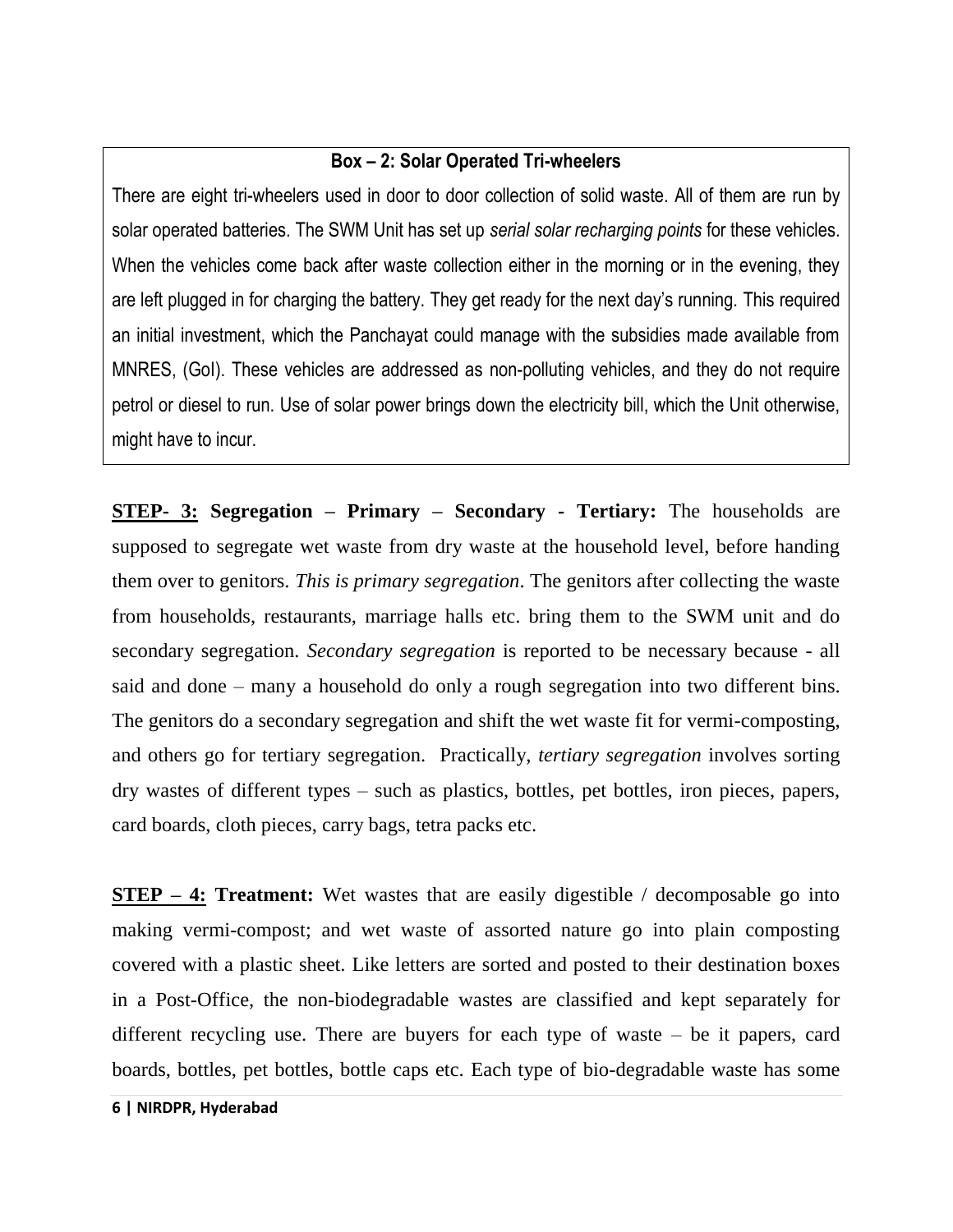utility. Some of the items like orange peels, lemon peels, eggshells etc are processed by the SWM Unit itself and are converted into bio-products (See STEP – 7 below).

# **Box – 3: The paraphernalia & their uses**

**Cows:** SWM Unit has 10 country cows. All fresh vegetable wastes / vegetable market refuse, and used plantain leaves from restaurants are fed to the cows. They convert such wastes into cowdung within 6 – 8 hours, which otherwise shall take more than 45 days for composting. The cowdung is used in the six biogas plants, which supply cooking gas to prepare food for the genitors, and students of SWM Programme conducted by IGS. The cow serves three purposes. One is that it reduces the amount of vegetable waste that must go into composting; secondly, it converts the vegetable wastes into cow-dung within  $6 - 8$  hours time; thirdly, the cow-dung it gives goes into producing biogas for cooking for the destitute women who are involved in solid waste management; and fourthly, the cow-urine is used for preparing '*panchacowya*' a solution used as organic fertilizer. The role of cow in waste management is thus explained by SLRM Unit, Coimbatore.

**Ducks:** There are about 20 ducks that move around in the composting yard. They are said to be eating up the insects that might come out of the garbage, and decomposing wet waste. They also lay eggs which are salable giving adding to the income the Unit makes.

**STEP – 5: Store Keeping:** Each type of dry waste is kept in one compartment each after segregation. There is a long tin-shed compartmentalized for this purpose. These items (bottles, pet bottles, papers, card boards, worn out cloths/footwear etc.) cannot be sold on a daily basis. So, they let them accumulate over a period of one or two months so that it becomes economical for recyclers who deal in such waste materials to buy and transport to their places. They are sold to recycling agents who visit this SWM Unit periodically.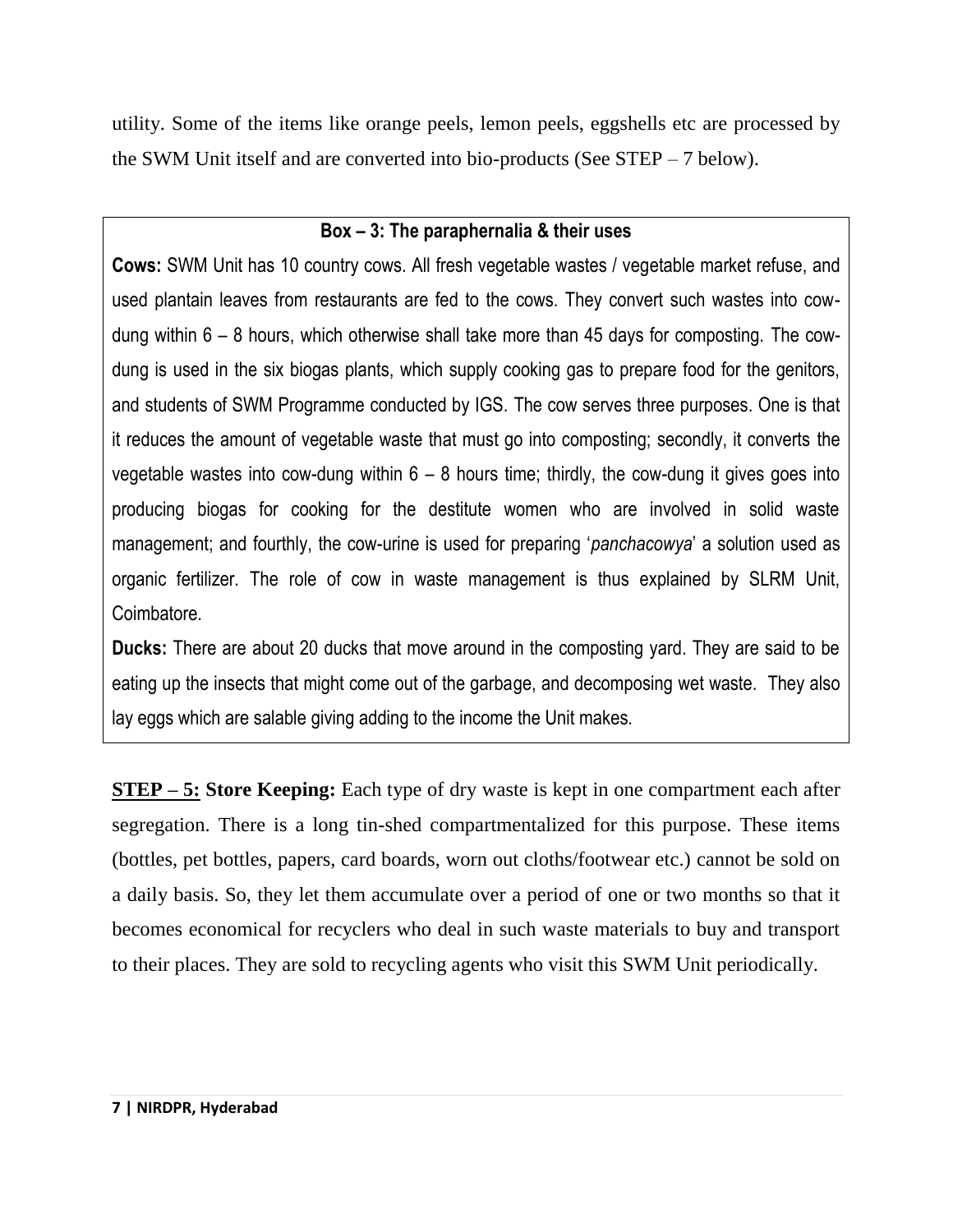## **Box – 4: Tools & Machinery**

There is a cleaner machine, shredder machine, and sieve.

**Cleaner:** The cleaner is used for cleaning up the dusty plastics, bottle caps etc.

**Shredder:** The shredder is used for shredding the plastic waste into granules so that weighing it for sale becomes easy.

**Sieve:** There is a sieve used for sieving the (NARDEP) compost so that the quality of the compost is good.

**STEP – 6: Sale as recyclables:** These items (bottles, pet bottles, papers, card boards, worn out cloths/footwear etc.) are sold to traders who deal in recyclable waste materials. They go for reprocessing, and they may arrive in the market in several different forms.

**STEP – 7: Sale after recycled products:** Some of the wastes such as orange peels, lemon peels, egg shells are processed by the SLWM Unit. They become salable commodities. For instance, orange peels / lemon peels are dried up and powdered to be added in making scouring powders used for vessel cleaning. Similarly, egg shells are powdered and sold for use as organic fertilizers in rose gardens. They are presented as 'resource recovery from wastes' below.

#### **Resource Recovery from Wastes**

We broadly classify waste into Wet Waste and Dry Waste. The following table lists out the type of wastes and what (products) they are made into.

| Sl.              | <b>Type of Waste</b>                     | What they are made into (Products)              |
|------------------|------------------------------------------|-------------------------------------------------|
|                  | Wet waste                                | Vermi-cast, Vermi-compost, vermi-wash,          |
|                  |                                          | Organic compost                                 |
| $\overline{2}$ . | Cow dung                                 | Biogas, Scouring powder,                        |
| $\overline{3}$ . | Orange peels $\&$ lemon peels from juice | To scent the scouring powder                    |
|                  | stalls                                   |                                                 |
| 4.               | Egg shells                               | Egg shell powder used in rose gardens           |
| 5.               | Cow urine                                | fertilizer,<br>Panchacavya<br>used<br><b>as</b> |
|                  |                                          | <i>Poochiviratti</i> (pest repellent)           |

**8 | NIRDPR, Hyderabad**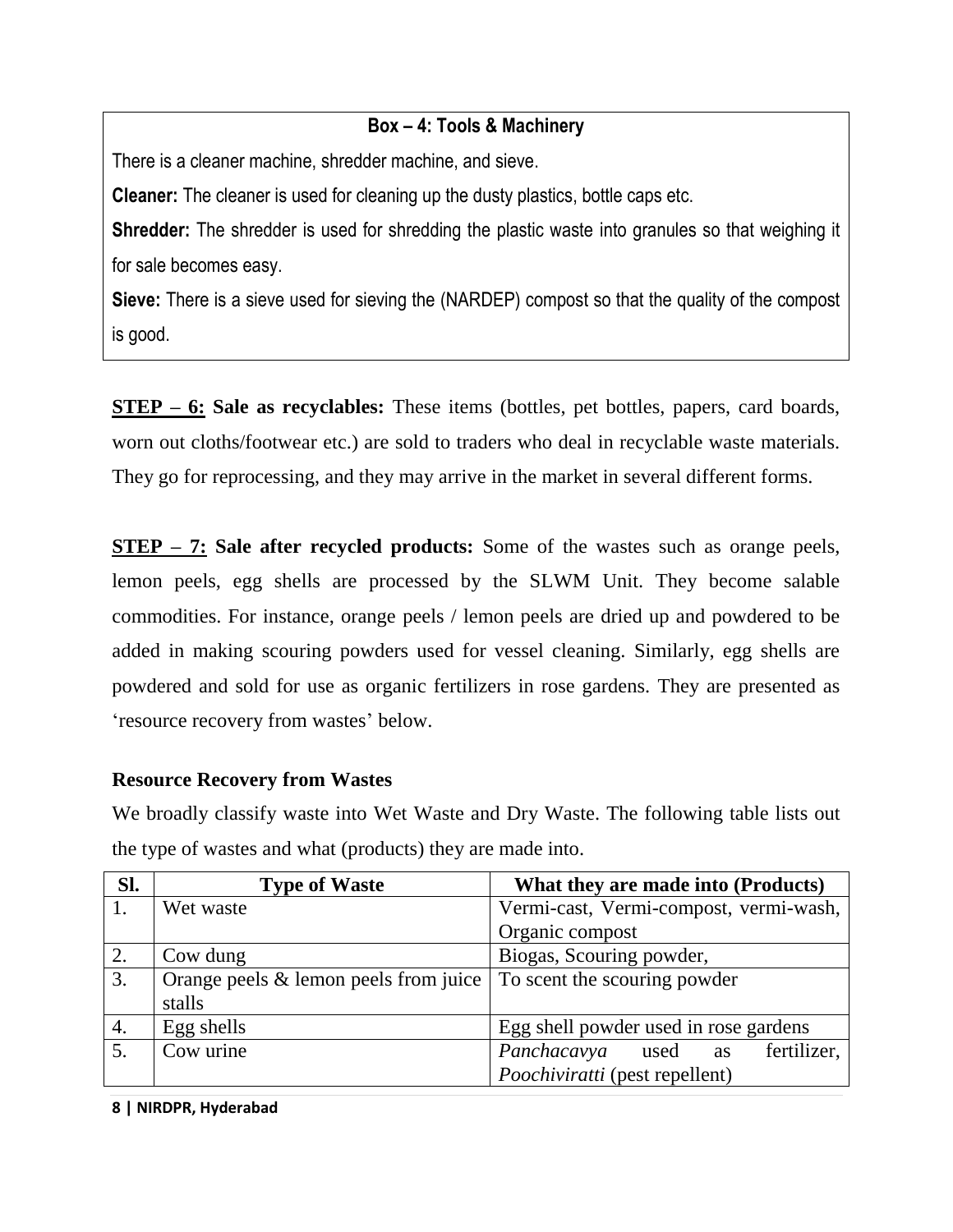| 6. | Coconut shells                       | Sold as such                         |
|----|--------------------------------------|--------------------------------------|
| 7. | Chickens                             | Sold as such                         |
| 8. | Dry wastes                           | Recyclables sold to recycling agents |
|    | Bottles / glass                      |                                      |
|    | Pet bottles                          |                                      |
|    | Plastics of different types          |                                      |
|    | Iron pieces                          |                                      |
|    | Papers / magazines / old books       |                                      |
|    | Cards / cardboards                   |                                      |
|    | Aluminum tins / spray bottles / caps |                                      |
|    | Milk cover / Oil cover               |                                      |
|    | Plastic covers of above 40 microns   |                                      |

These are the products made from wastes. Those that are recyclable are sold to traders who deal in waste materials. These two sources of income (viz. sale of products and sale of recyclables) contribute to meet 20% of the operational expenses of SWM in Kurudampalayam GP.

## **Box – 5: Employment Generation**

Kurudampalayam SWM Unit employs 26 persons. Some of them are supervisors and most of them are women genitors formed into SHGs. They are from villages in the vicinity, who have no one to support them economically. More than  $10 - 12$  of them stay in the Unit itself because they have no house of their own. This helps them to take care of the cows, ducks, and chicken, collect the eggs that the ducks and chicken lay, and involve in maintenance of biogas unit etc. Some of these women are involved only in cooking at the kitchen. There is continuous cooking going on for these workers, and the students of SWM Programme. They do not have to worry about cooking food for themselves.

### **Cost of Setting Up the Unit**

The Kurudampalayam Panchayat SWM Unit has been set up, reportedly, with an investment of nearly fifty million. This includes the construction of segregation sheds, purchase of tri-cycles, solar ports for charging the solar batteries etc. The funds required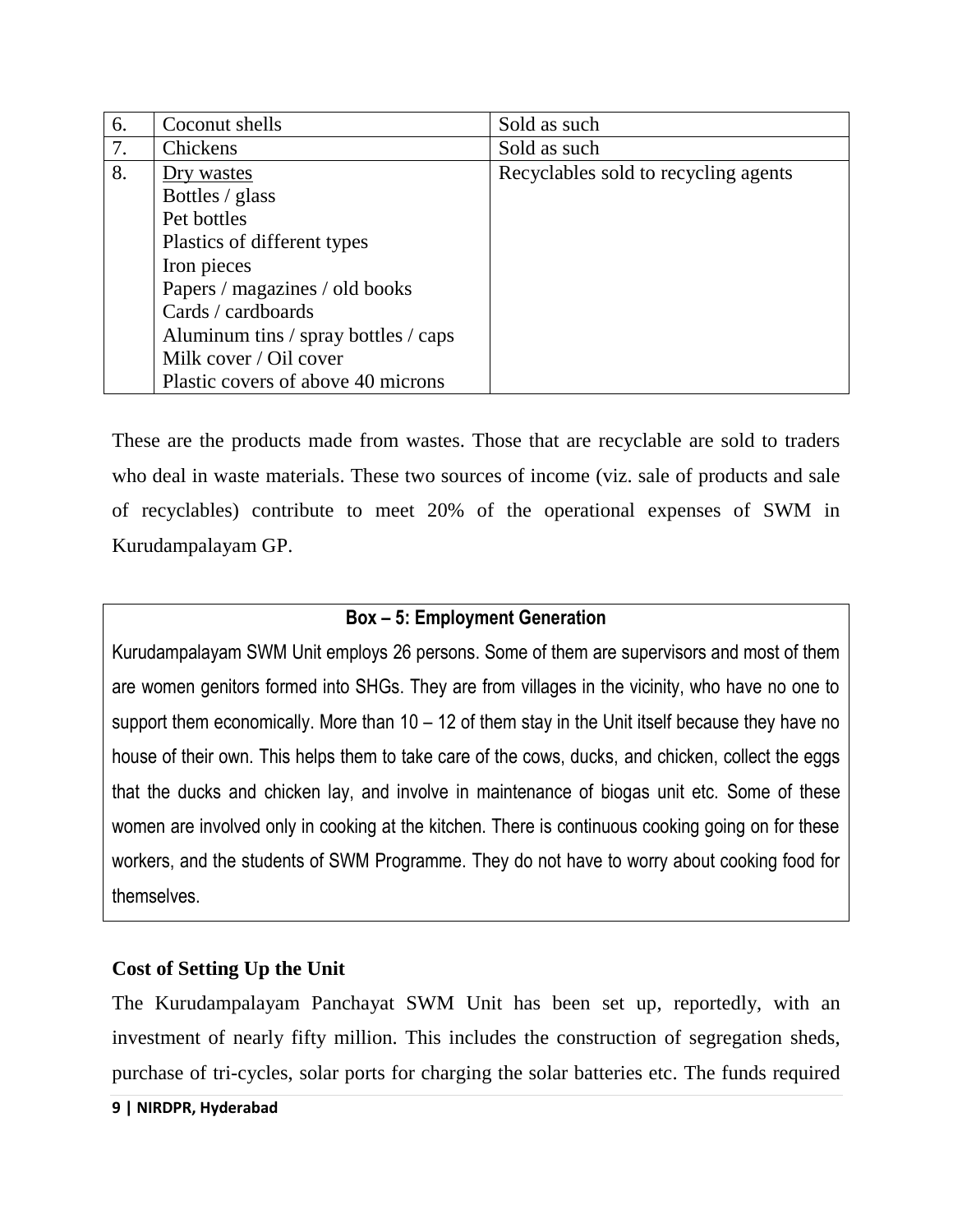for the capital cost has been partly collected as donation from friends and well-wishers of the Panchayat President, and partly as grant from the SSS scheme of the State Government of Tamil Nadu. The Project Officer DRDA has been very supportive. The District Collector, after a visit, has offered additional funds from the Collector's Discretionary fund. The unit has been set up in a rented land. Therefore, minus the land everything else has been mobilized this way. The infrastructure include: Many long tinsheds with compartments, one covered area spacious enough to empty the loads from triwheelers and do secondary segregation, one office room, one sales depot, cleaning machine, shredding machine, 8 battery operated tri-wheelers, uniform and gears, solar power generation ports for recharging the battery operated tri-wheelers.

### **Operational Expenses of the Unit**

The monthly operational expense of the Unit is reported to Rs.2.0 lakh to 2.5 lakh. The following table gives the operational expenses, and the sources of monthly income as provided by statements given by the GP.

| <b>Items of (recurring) Expenditure</b>      | <b>Sources of Income</b>                    |
|----------------------------------------------|---------------------------------------------|
| Salary of supervisors and genitors           | User fees collection from households        |
| Production expenses of organic products      | User fees collection from shops / market    |
| Cattle maintenance                           | User fees collection from Marriage halls    |
| Vehicle maintenance                          | Sale proceeds of organic products           |
| Rent for land                                | Sale proceeds of recyclable items (to scrap |
|                                              | dealers)                                    |
| Electricity bill                             | Visitor charges                             |
| Fuel & Transport                             | Bio-gas production from cow dung            |
| Stationery                                   | <b>CSR</b> Contribution                     |
| Medical check-up expenses (for the genitors) |                                             |
| Contingents                                  |                                             |

## **How does the Income and Expenditure work out?**

An analysis of financial statements produced by the SLWM Unit of Kurudampalayam reveal that the items of expenditure far exceed the income from the operation. The sale proceeds of recyclables and bio-products covers about 20% of the expenditure incurred in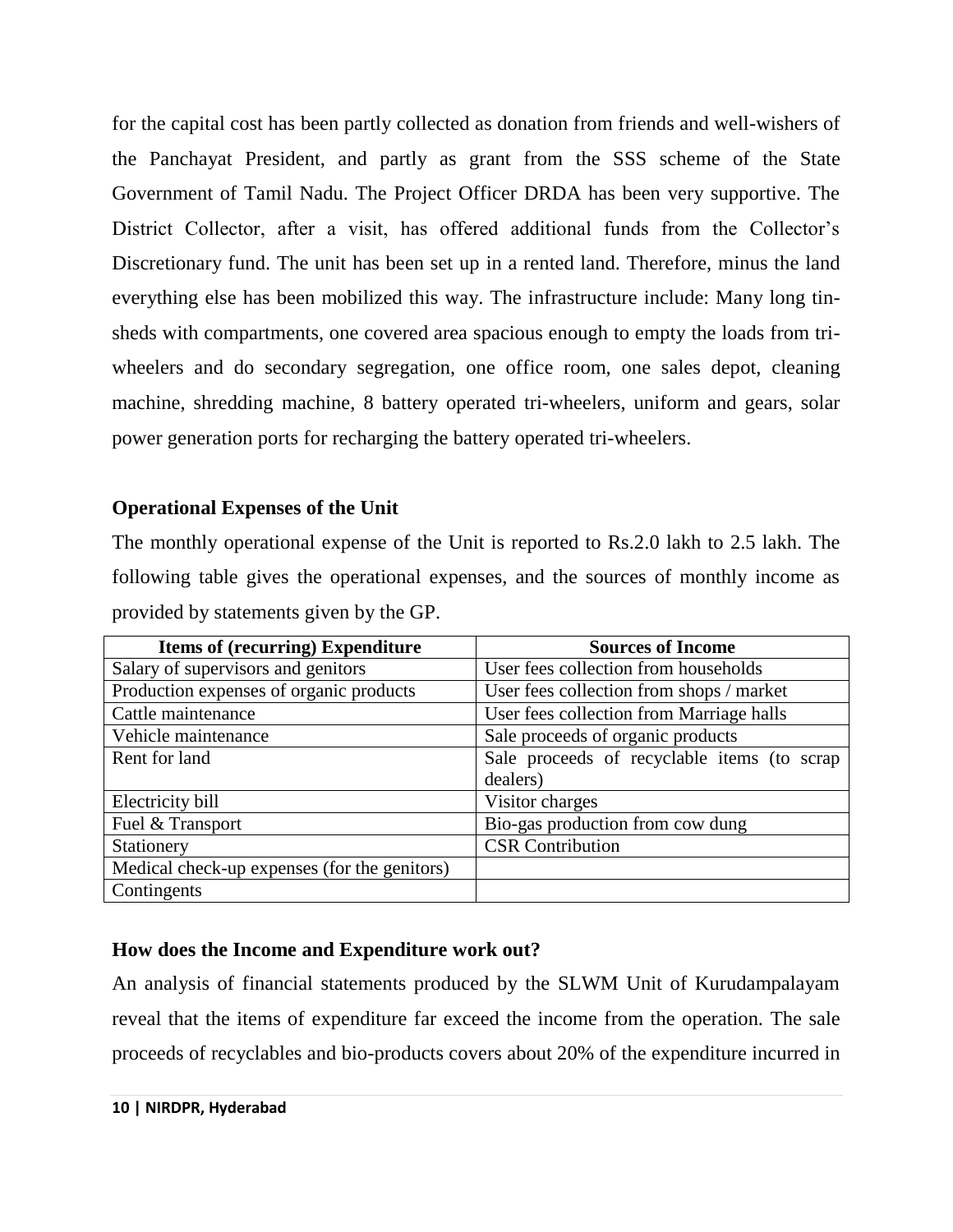running the Unit. The user fees collected from residents, shops, and marriage halls contribute 60% and other income such as visitor charges, and CSR contributions help meet out the remaining 20%. The Unit was initially incurring heavy loss month after month for various reasons. There was no proper accounting system followed either. In the past one year (July 2015 onwards) proper accounts are being maintained.

#### **Sustainability Plan**

Financial sustainability plan is not in place yet. There are also ideas being worked out like the SHG women receive orders for food supply. The profit earned out of the food sale can be used to make up the loss incurred in running the SWM Unit. They are also hopeful to make the sale of products from waste, and sale of recyclables to fetch upto 30 – 40 per cent of the expenditure in the days to come.

### **Analysis and Discussion**

We mentioned earlier, that the SWM Unit at Kurudampalayam attempts handling any type of waste in any quantity within the Panchayat. It seems to communicate that generate any amount of waste we are here to take them from you for treatment and recovery. In other words, '*the more the waste generated, the more is the resource recovery for the Unit*'. The concept of Refuse and Reduce are not given importance. Any GP wanting to implement SWM should, first of all, promote the idea of 'waste reduction'.

Is it 'solid waste' or 'solid resource' is an argument that still stands. For some 'waste' is a constructed-image and so 'waste' is a forbidden word. Viewing waste as a resource is, in fact, a healthy stance. We can certainly appreciate the spirit behind such a thought. But, in what sense one calls 'waste a resource' needs to be clarified. Is it practically possible to put forth a brilliant resource recovery argument, sticking to the bare facts of the matter. One viewpoint could be from the *environmental economics*, and the other standpoint could be from *monetary value*.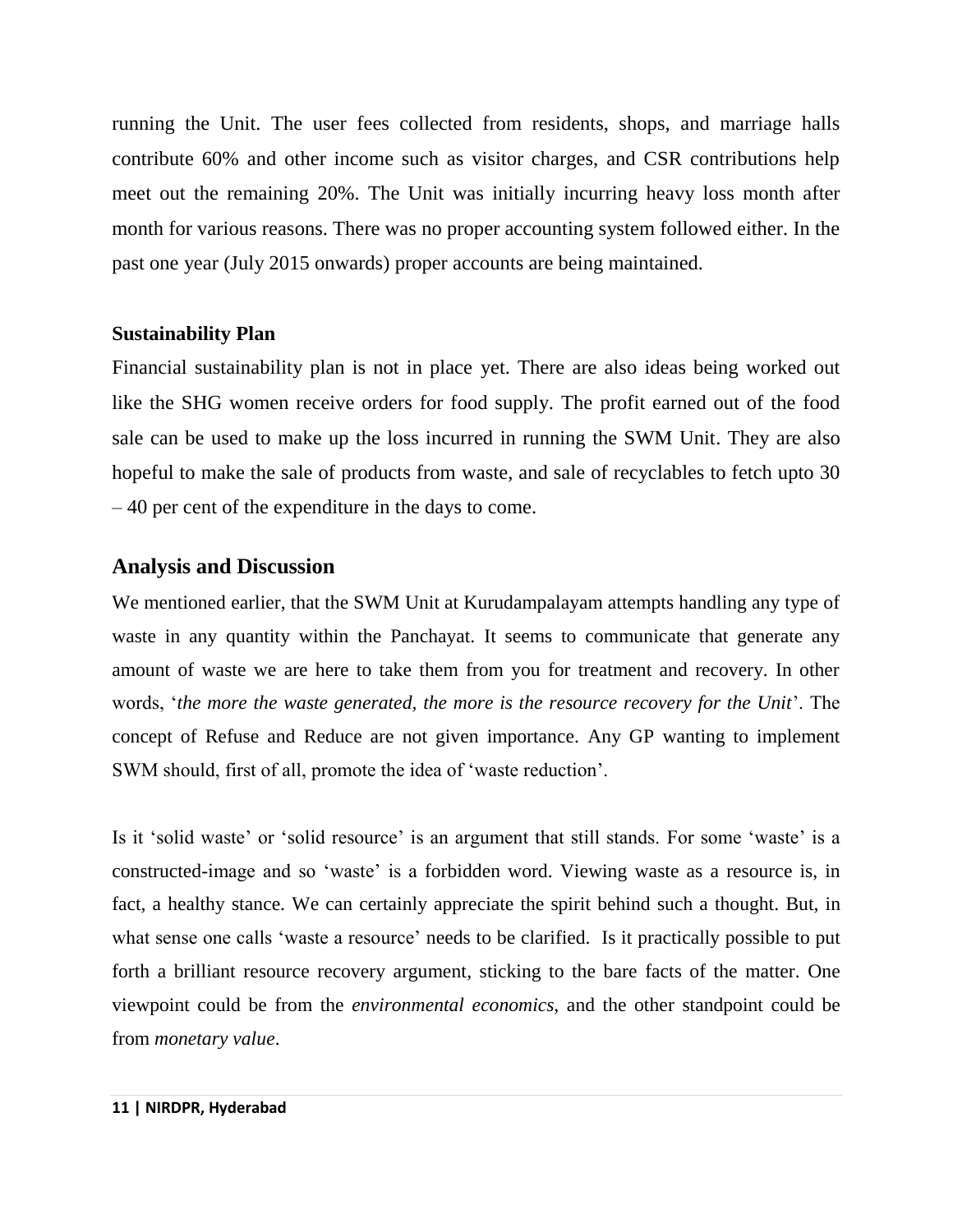Waste as a resource makes an economic sense, only if we can recover a considerable amount of operational expenses incurred in converting waste into wealth / cash. Such an income can partly help sustain the operations, assuming it is partly supported by the user fees, and incentives from the state government through Performance Grant etc. The gross recovery made by converting 'waste into resource' is hardly 20% [of the expenditure incurred for SWM]. This does not include the expenditure incurred for converting the waste into usable products. But the amount of efforts put in to run and sustain the unit is unbelievably enormous. *The 'waste into wealth' argument holds good only from the stand point of 'environmental sustainability'. It makes little sense as a 'financial sustainability' argument.* 

Another dimension to this issue is, it often happens, in solid waste management projects, there is very high attention paid on the technology side of it – i.e. especially on how to treat each type of waste, and what products you make etc. This is perhaps because, most often, we tend to lay exaggerated emphasize on technologies, and insufficiently on building up a local management system to manage and sustain the task. We elaborate on vermi-compost, vermiwash, NARDEP compost, bio-gas, use of bio-gas slurry, duck rearing, chick rearing, fish rearing and so on, while paying very little attention on building up a local management system to sustain. Very few of the GPs seem to have thought about meeting the operational expenses (month after month) involved in running the unit, until when they got their fingers burnt – unable to meet the operational expenses. In our attempt to recover resource from waste, one should not lose sight of the purpose. The purpose is clean village, and not making products from wastes. Making products and marketing is not a comfortable forte for any GP. The best and the simplest is to go for windrow composting of the wet waste, and sell the recyclable waste to the local scrap dealers.

The point is we should not mystify the technology side, brushing aside and ignoring the local management system that requires to be built. Solid waste management is not merely about employing certain technologies for treatment of waste – biodegradable – non-biodegradable and so on. The success hinges on establishing at the GP level a local management system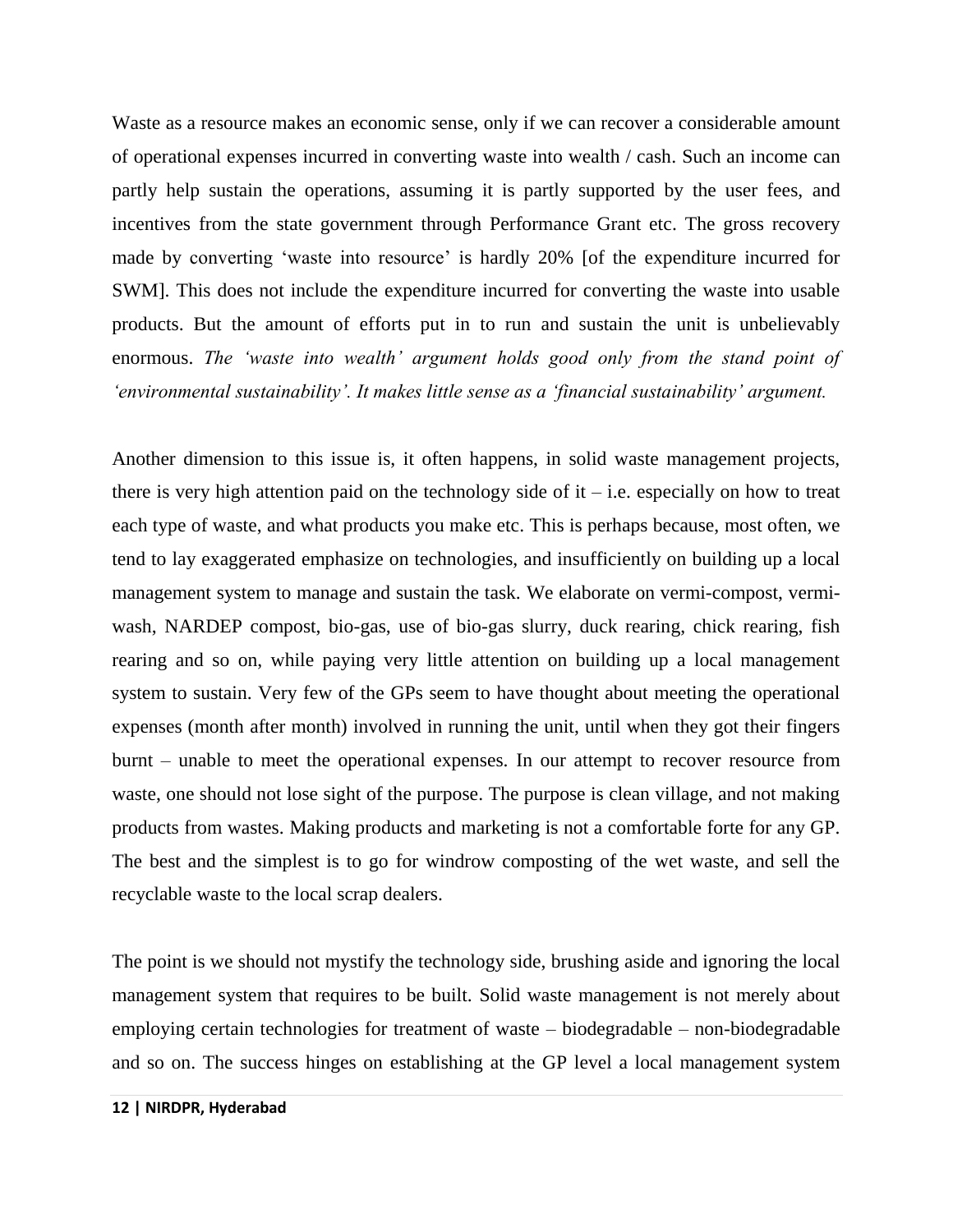from logistics to cash inflow to final disposal. It requires massive efforts in aspects like educating the community; training the janitors who go door to door collecting garbage; meeting the operational expenses; user fees collection system and so on.

We must do away with the unnecessary (and often scary!) technological frills that complicate SWM at village level. It could be handled with no much complexity, if our plans are simple scientific disposal of solid waste. On the pretext of converting waste into resource we are imposing heavy financial burden on the Panchayats. This scares away some Panchayat Presidents from giving it a try at all. This is not to oversimplify the SWM nor to overemphasis the economics of it underplaying the clean environmental benefits. This is about practicability or sustainability of the idea in rural areas, where Panchayats have very few sources of income to manage provision of drinking water and environmental sanitation related services.

This analysis comes from one of the best run Solid 'Resource' Management Unit in Tamil Nadu namely Kurudampalayam GP, where the amount of resource recovery made is 20% of the operational cost, which this does not include the interest for the capital expenditure made. There is just one argument we can buy from 'waste into resource' argument. That is *the more you convert waste into usable commodities, and recyclable items etc. the less you demand from the fresh resources of the earth*. A student of Environmental Economics may admire this idea, but no Panchayat President who is supposed to practically manage the day to day affairs of a Gram Panchayat shall be willing to pay heed – especially if one gave a thought about long-term sustainability of solid waste management activities. User fees must be collected from residents, shops and other establishments. There must be some financial support from the state government to meet the operational expenses, like it is done in the case of primary health care expenses. Otherwise, Kurudampalayam model is a bank of SWM ideas to draw and customize / contextualize to one's requirements, and not for complete replication.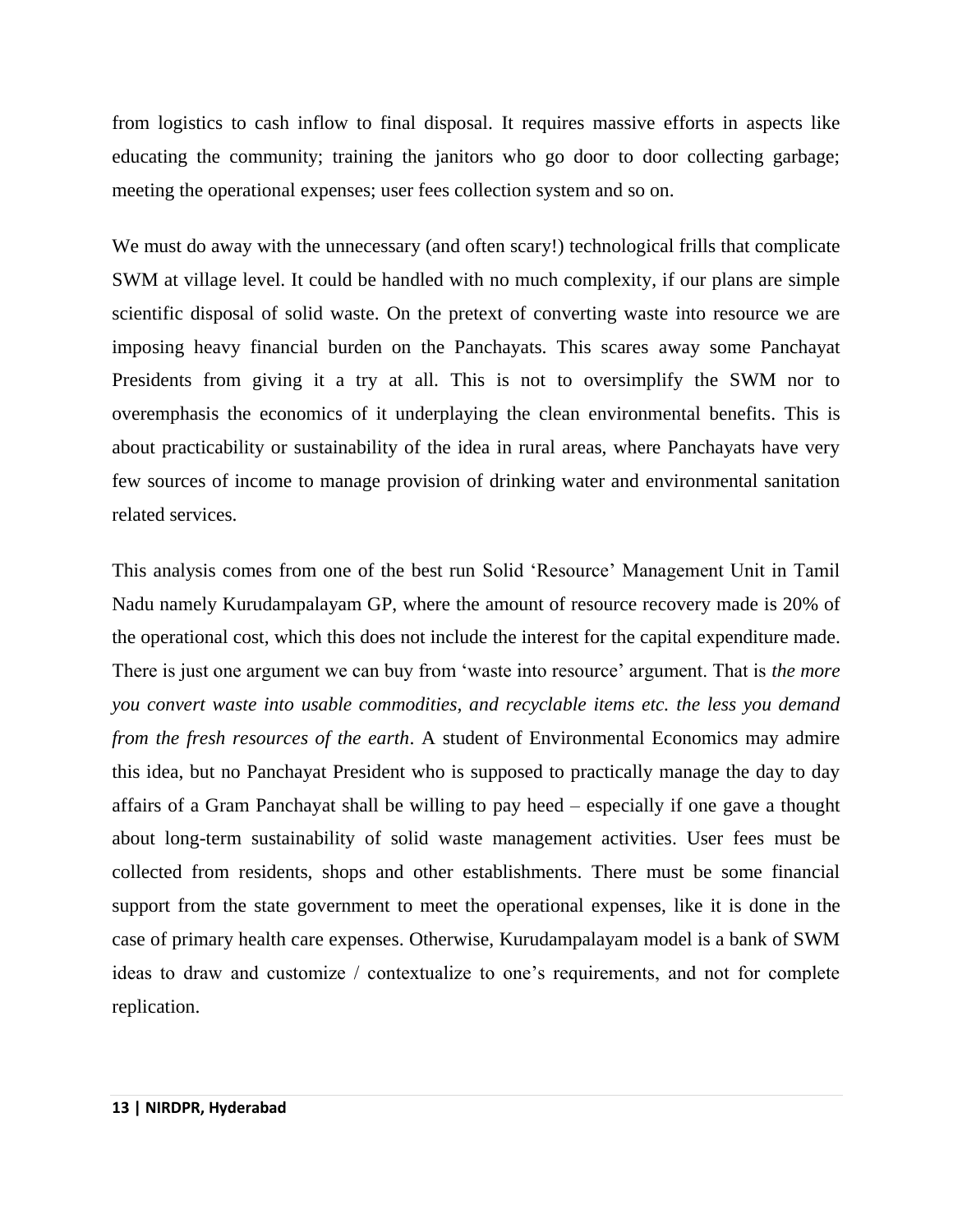# **The Management Model**

The management model adopted by Kurudampalayam GP can be presented as presented in Figure – 1. But when it comes to verbally presenting Kurudampalayam model to a visitor, the technical management aspects overshadow everything else. It has elements like community management, institution management, and financial management. Technology is just one of the elements that SWM entails, important though.



Figure - 1 Solid Waste Management (SWM) entails

## **Some Daunting Questions**

- **Replication Possibility:** As you study the system and the works being carried out, one tends to think that Kurudampalayam is a place to admire and feel amazed about. It requires a lot of efforts to replicate. All said and done, replicating a model is no wise idea. We must draw ideas from Kurudampalayam, and appropriate it suitably to one's own village.
- **Financial Sustainability:** The financial sustainability, meaning '100 per cent selffinancing the operations' is yet to become a reality. About  $20 - 25$  per cent of the operational expenses are covered by other sources of finance such as the funds meant for development purposes or through CSR support.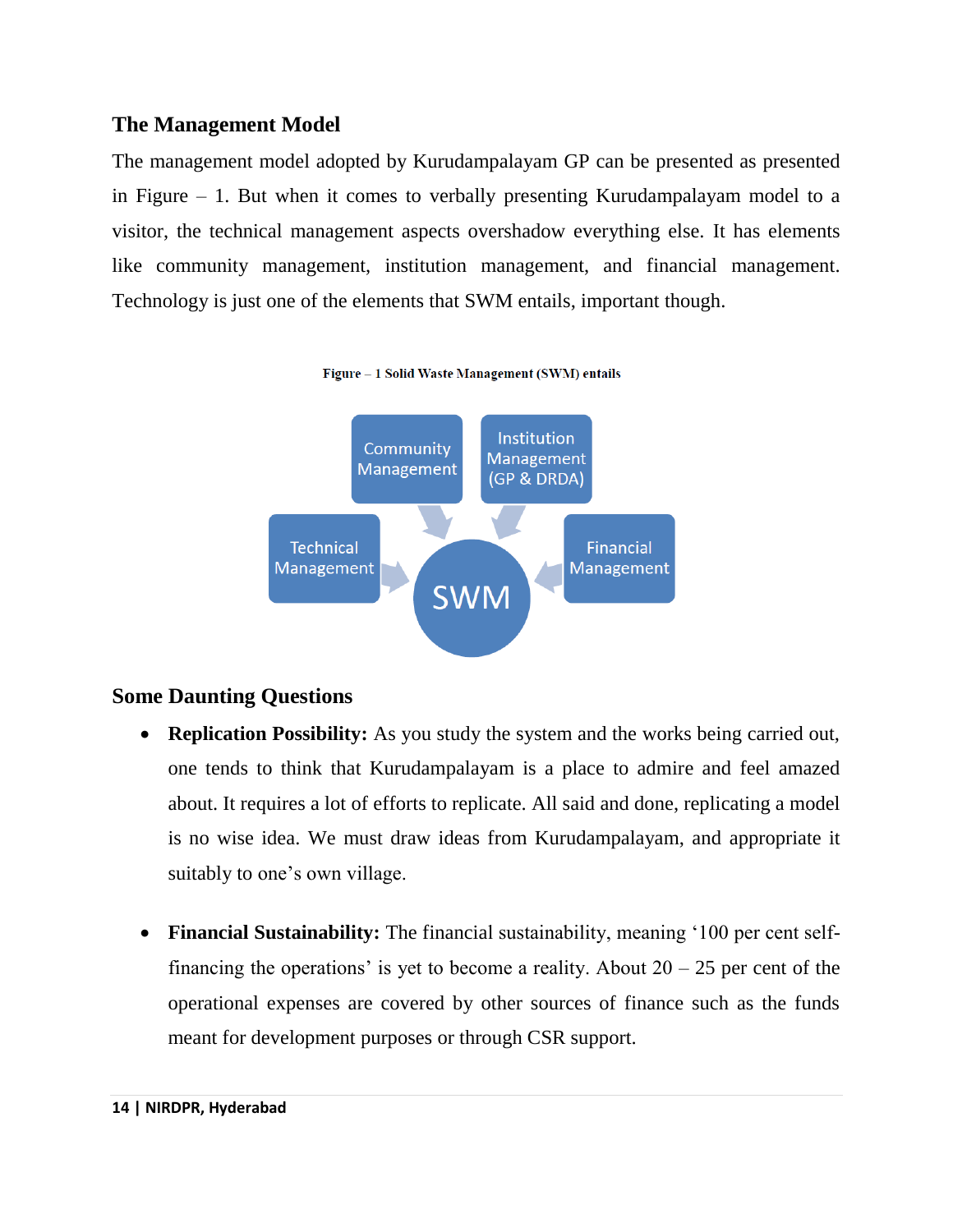- **Rich litter and the poor clean up:** The community lethargy makes secondary segregation unavoidable. Dealing with dry wastes (such as plastics, bottles, pet bottles, iron pieces etc.) is a bearable task. However, dealing with wet waste (kitchen refuse, vegetable and fish market refuse etc.) is truly indignity, necessitated by poverty for the poor people to be involved in, in order to make a living. This is a disgrace rendered by poverty. This process requires serious thinking over. There must be technology solutions found to reduce the number of people involved in dealing with wet waste. Community sensitivity requires enhancing for proper segregation at the household level so that wet waste can straight away go to the composting yard without having to be touched again. The principle of 'my waste my responsibility' should be inculcated amongst the residents. Otherwise, it's like let the rich litter and the poor clean up.
- **Keep Stretching on and on:** The SWM Unit at Kurudampalayam keeps stretching its works – with cows, cow-dung, cow-urine, ducks, poultry, fishery, manufacturing and sale of products including eggs from chicks and ducks, use of biogas, sale of cooked food and so on. The work chain keeps expanding endlessly in the fond wish of making the Unit financially self-sustaining. This might look daunting or be scary for any *Panchayat Sarpanch* who visits this place with the idea of borrowing this model for their place. Environmental sanitation or solid waste management is one of the essential items of work, a Panchayat is supposed to take up. Kurudampalayam SWM gives an impression that it is too much work for a Gram Panchayat to put in so much effort on SWM, given the other responsibilities of Gram Panchayats. However, certainly, drawing ideas from the possibilities shown here, one can tailor-make to one's requirements.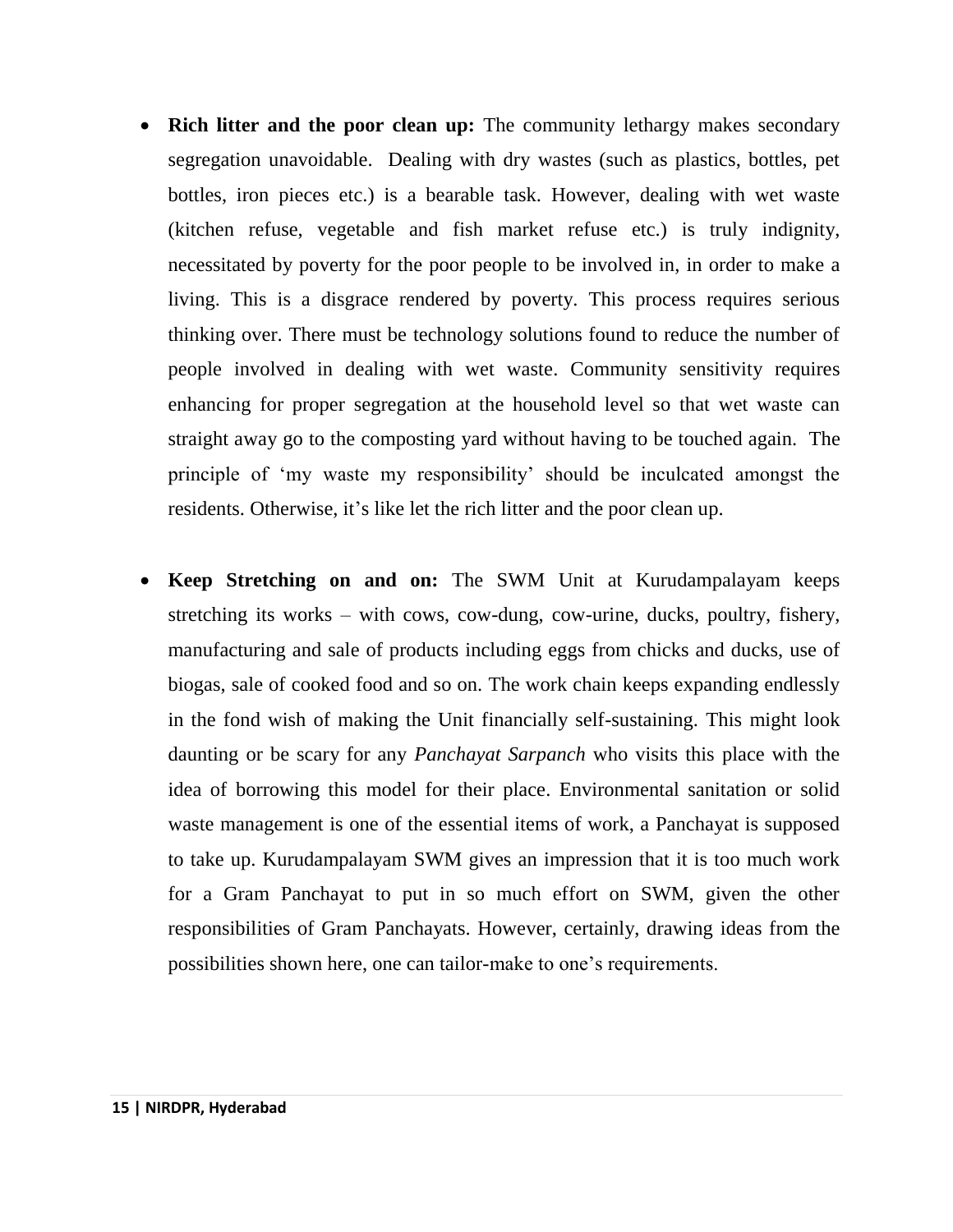#### **Conclusion**

Kurudampalayam SLRM Unit is a must visit for anyone who wants to learn how waste collection can be organized at GP level, and how wastes are made into usable products. But, given the physical work and organizing that go into the chain of resource recovery process adopted in Kurudampalayam, it is scary for anyone when it comes to the question of replication. But as mentioned earlier, one can draw ideas, and customize. And in fact, that is the right approach when it comes to replicating rural development models. But at the same time, one should not get into sludge in the name of SWM or stretching things too far.

The 'resource recovery argument' does not hold good making an economic sense. However, it makes an excellent environmental / earth saving idea, one needs to give serious consideration about. The caution is one should not misread or wrongly get guided that the sale proceeds of the products made from wastes, and the recyclables are going to meet the expenditure incurred by an SWM Unit in any considerable proportion. If done meticulously, it might help meet at the maximum one-fifth of the total expenditure. User charges collected from various waste generators in any given village such as households, vegetable markets, restaurants and tea stalls should be able to meet the remaining four fifth of the expenditure.

While we state this, we must make a mention that there should be no expectation in terms of return on the investment (or payback period) for the capital cost invested on items such as the land, waste collection vehicles, the segregation shed, shredder machine etc.

Kurudampalayam SWM Unit has several ideas to offer to any GP that is desirous of learning how to manage waste at GP level. It also has all the potentials to emerge even as Training cum Demonstration Centre for Solid Waste Management in Tamil Nadu. Yet, as a model for replication at village level, Kurudampalayam is over-involved and is